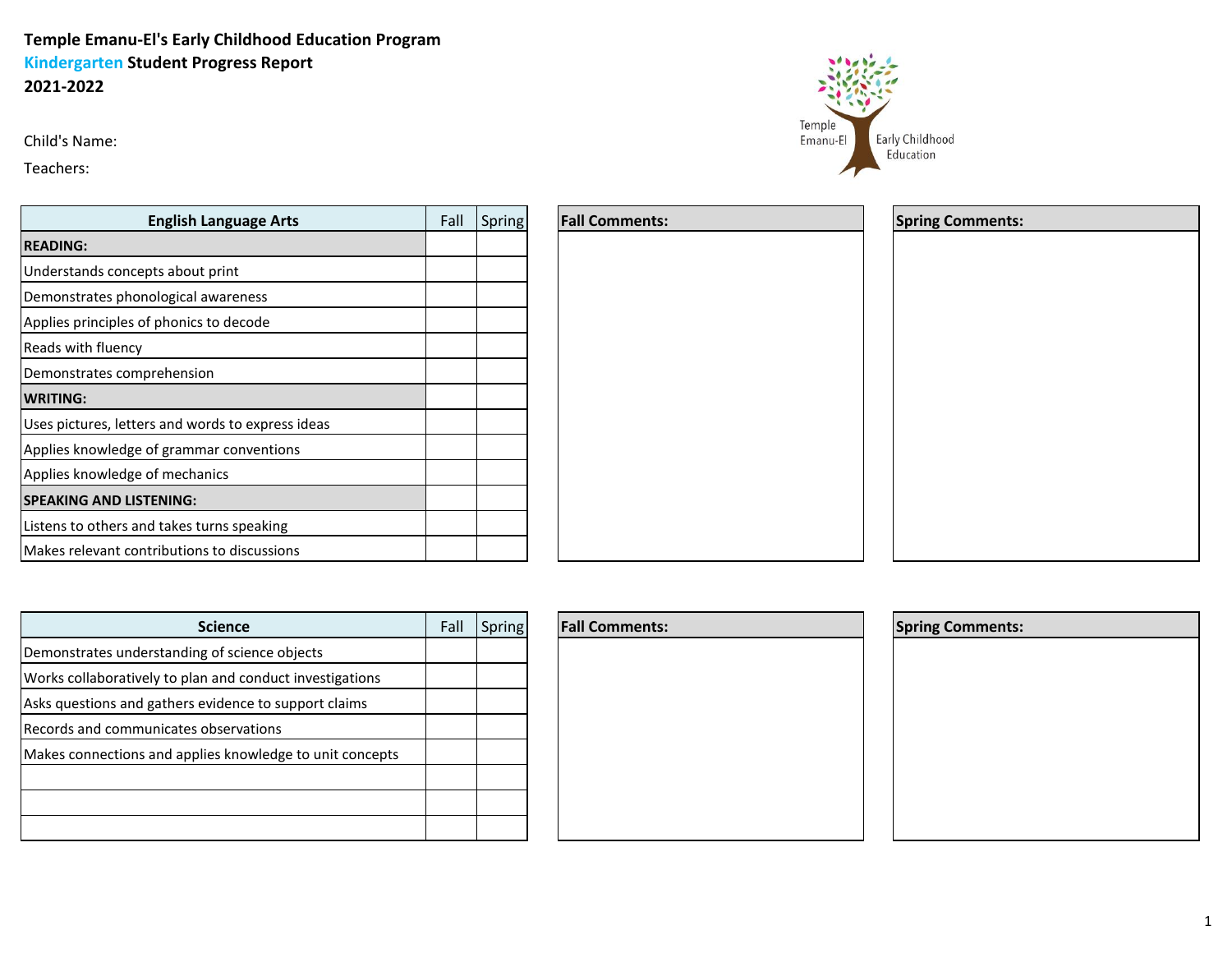| <b>Mathematics</b>                                                                      | Fall | Spring | Fal |
|-----------------------------------------------------------------------------------------|------|--------|-----|
| <b>COUNTING:</b>                                                                        |      |        |     |
| Knows number names and the count sequence                                               |      |        |     |
| Counts to tell the number of objects                                                    |      |        |     |
| Compares numbers                                                                        |      |        |     |
| <b>OPERATIONS AND ALGEBRAIC THINKING:</b>                                               |      |        |     |
| Understands the meaning of addition and subtraction                                     |      |        |     |
| <b>NUMBER AND OPERATION OF BASE 10:</b>                                                 |      |        |     |
| Understands place value                                                                 |      |        |     |
| <b>MEASUREMENT AND DATA:</b>                                                            |      |        |     |
| Describes and compares measurable attributes                                            |      |        |     |
| Classifies objects                                                                      |      |        |     |
| <b>GEOMETRY:</b>                                                                        |      |        |     |
| Identifies and classifies two-dimensional and three-<br>dimensional shapes              |      |        |     |
| Analyzes, compares, creates and composes tw-dimensional<br>and three-dimensional shapes |      |        |     |
| <b>GENERAL MATHEMATICAL PRACTICES:</b>                                                  |      |        |     |
| Applies mathematical practices and thinking                                             |      |        |     |

| <b>Social Studies</b>                                                                                                                                          | Fall | Spring | <b>Fall Comments:</b> | <b>Spring Comments:</b> |
|----------------------------------------------------------------------------------------------------------------------------------------------------------------|------|--------|-----------------------|-------------------------|
| <b>HISTORY, CULTURE, AND PERSPECTIVES:</b>                                                                                                                     |      |        |                       |                         |
| Explains orally how and why things change over time                                                                                                            |      |        |                       |                         |
| Demonstrates knowledge of unit concepts either orally or in<br>writing, and through interactions with peers                                                    |      |        |                       |                         |
| Applies social studies skills to classroom discussion and<br>activities (chronological thinking, spatial thinking, critical<br>thinking, and prevention skills |      |        |                       |                         |
|                                                                                                                                                                |      |        |                       |                         |
|                                                                                                                                                                |      |        |                       |                         |

| <b>Fall Comments:</b> |  |  |
|-----------------------|--|--|
|                       |  |  |
|                       |  |  |
|                       |  |  |
|                       |  |  |
|                       |  |  |
|                       |  |  |
|                       |  |  |
|                       |  |  |
|                       |  |  |

| <b>Spring Comments:</b> |  |  |
|-------------------------|--|--|
|                         |  |  |
|                         |  |  |
|                         |  |  |
|                         |  |  |
|                         |  |  |
|                         |  |  |
|                         |  |  |

| <b>Mathematics</b>                        | Fall | Spring | <b>Fall Comments:</b> | <b>Spring Comments:</b> |
|-------------------------------------------|------|--------|-----------------------|-------------------------|
|                                           |      |        |                       |                         |
| d the count sequence                      |      |        |                       |                         |
| r of objects                              |      |        |                       |                         |
|                                           |      |        |                       |                         |
| <b>BRAIC THINKING:</b>                    |      |        |                       |                         |
| g of addition and subtraction             |      |        |                       |                         |
| ON OF BASE 10:                            |      |        |                       |                         |
|                                           |      |        |                       |                         |
| <b>TA:</b>                                |      |        |                       |                         |
| measurable attributes                     |      |        |                       |                         |
|                                           |      |        |                       |                         |
|                                           |      |        |                       |                         |
| wo-dimensional and three-                 |      |        |                       |                         |
| ates and composes tw-dimensional<br>hapes |      |        |                       |                         |
|                                           |      |        |                       |                         |